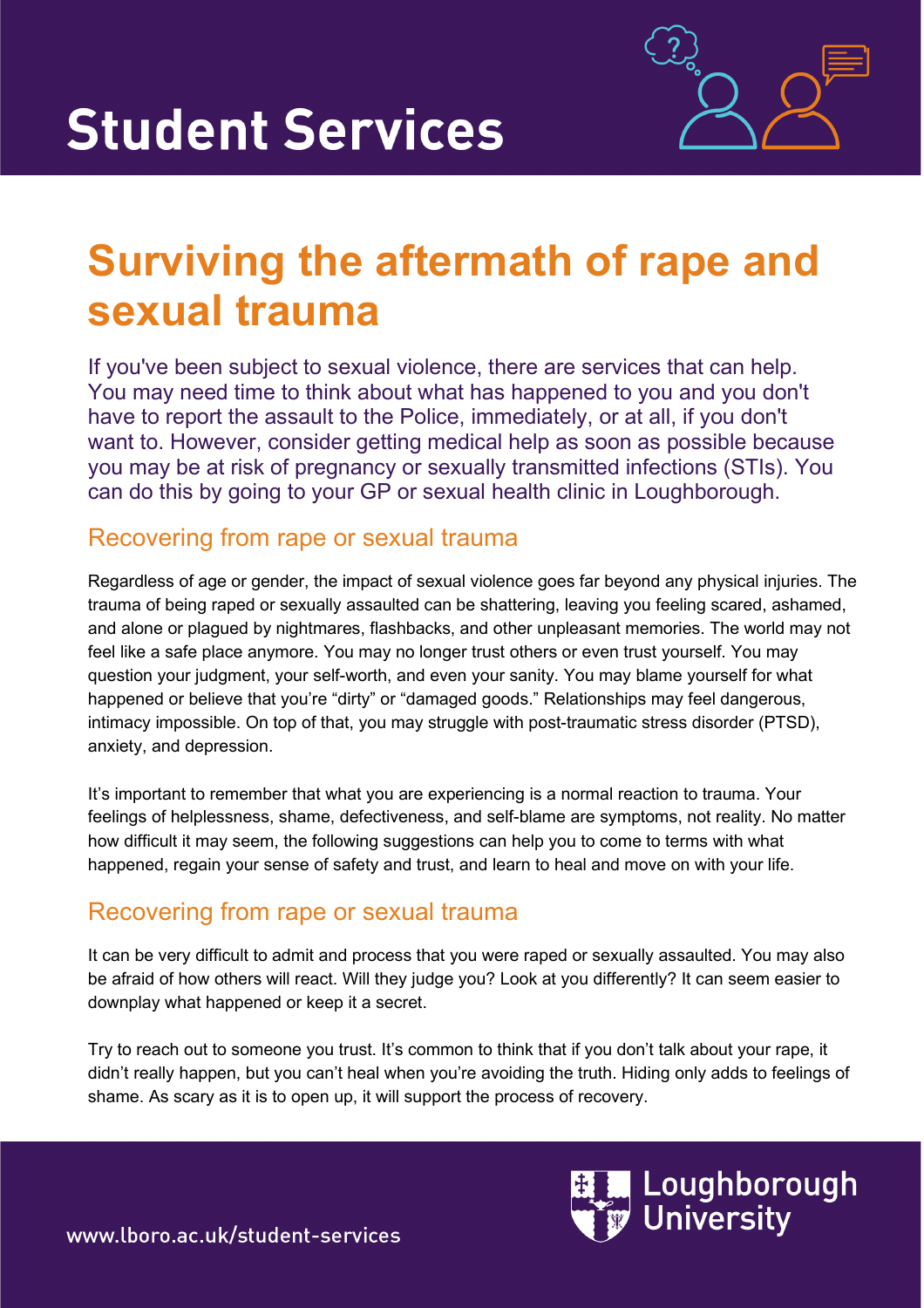However, it's important to be selective about who you tell, especially at first. Your best option is someone who will be supportive, empathetic, and calm. If you don't have someone you trust, talk to a therapist or call a rape crisis hotline.

Challenge your sense of helplessness and isolation. Trauma can leave you feeling powerless and vulnerable. It's important to remind yourself that you have strengths and coping skills that can get you through tough times. One of the best ways to reclaim your sense of power is by helping others: volunteer your time, give blood, reach out to a friend in need, or donate to your favourite charity.

Consider joining a support group for other rape or sexual abuse survivors. Support groups can help you feel less isolated and alone. They also provide invaluable information on how to cope with symptoms and work towards recovery. If you can't find a support group in your area, look for an online group.

## Stay connected

It's common to feel isolated and disconnected from others following a sexual assault. You may feel tempted to withdraw from social activities and your loved ones. But it's important to stay connected to life and the people who care about you. Support from other people is vital to your recovery. But remember that support doesn't mean that you always have to talk about or dwell on what happened. Having fun and laughing with people who care about you can be equally healing.

Participate in social activities, even if you don't feel like it. Do "normal" things with other people, things that have nothing to do with the sexual trauma.

Make new friends. If you live alone or far from family and friends, try to reach out and make new friends. Take a class or join a club to meet people with similar interests, connect to an alumni association, or reach out to neighbours or work colleagues.

## Be kind to yourself

Healing from sexual trauma is a gradual, ongoing process. This can make life seem difficult at times. But there are many steps you can take to cope with the residual symptoms and reduce your anxiety and fear.

Take time to rest and restore your body's balance. That means taking a break when you're tired and avoiding the temptation to lose yourself by throwing yourself into activities, you may benefit from relaxation techniques such as meditation and yoga. Be smart about media consumption. Avoid watching any program that could trigger bad memories or flashbacks.

Take care of yourself physically. It's always important to eat well, exercise regularly, and get plenty of sleep—but even more so when you're healing from trauma. Exercise can soothe your traumatized nervous system, relieve stress, and help you feel more powerful and in control of your body.

Avoid alcohol and drugs. Avoid the temptation to self-medicate with alcohol or drugs. Substance use worsens many symptoms of trauma, including emotional numbing, social isolation, anger, and depression.